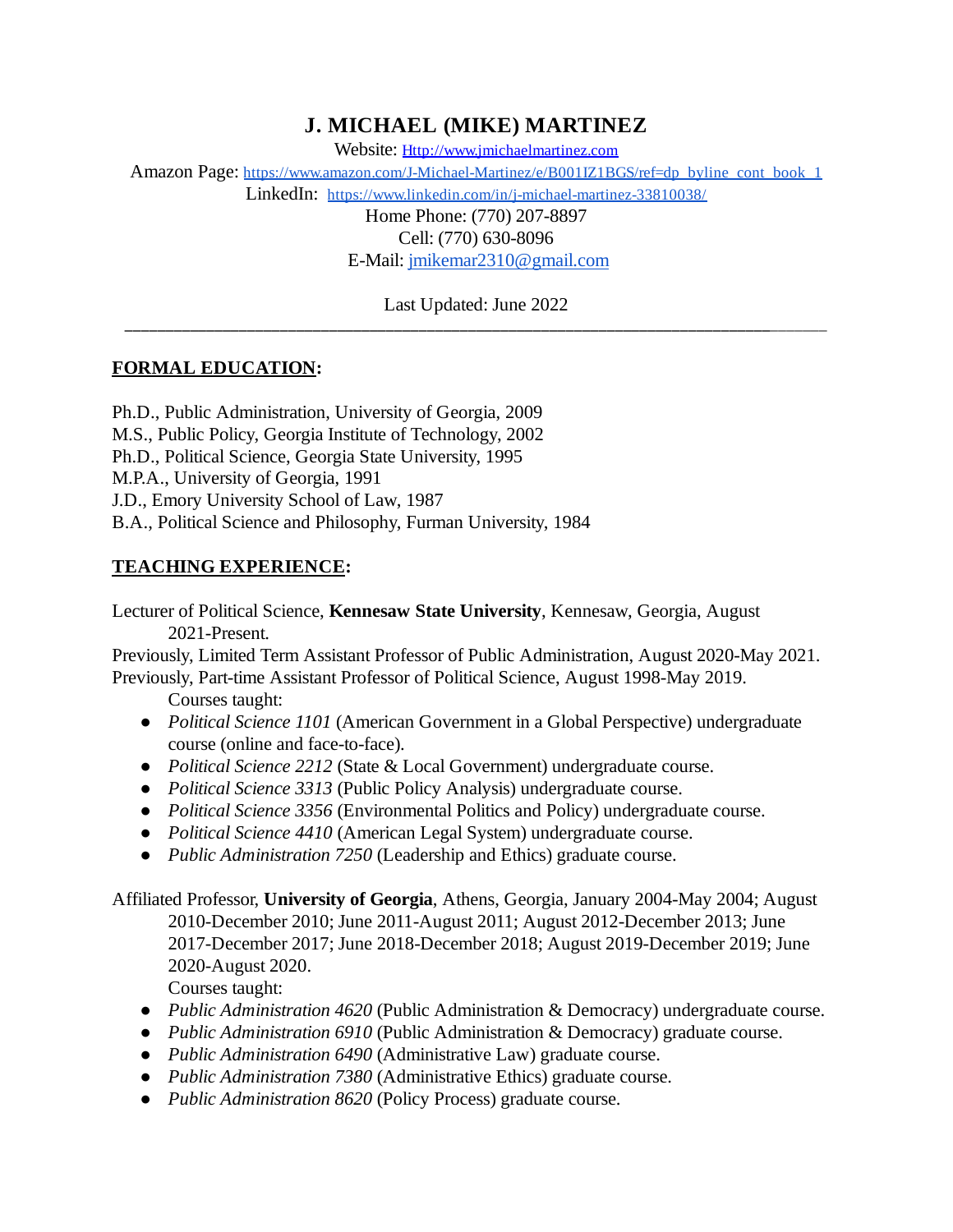● *Public Administration 8650* (Environmental Policy Seminar) graduate course.

Part-time Instructor, **Georgia Gwinnett College**, Lawrenceville, Georgia, August 2014-May 2015;

January 2019-May 2020. Courses taught:

- *Political Science 1101* (American Government) undergraduate course.
- *Political Science 3500* (Introduction to Public Administration) undergraduate course.

### Part-time Instructor, **University of South Dakota**, Vermillion, South Dakota, August 2009-May 2014.

Courses taught:

- *Political Science/Criminal Justice 431* (Criminal Law) online undergraduate course.
- *Political Science/Criminal Justice 433* (Criminal Procedure) online undergraduate course.
- *● Political Science 733* (Administrative Law and Government) online graduate course.

# Part-time Instructor, **Southern Polytechnic State University**, Marietta, Georgia, January

2005-May 2005.

Taught *Political Science 3201* (Constitutional and International Law) undergraduate course.

Adjunct Instructor, **Atlanta's John Marshall Law School,** Atlanta, Georgia, September 1997-August 1999.

Taught environmental law to second and third-year law students during three trimesters.

Part-time Instructor, **Georgia State University**, Atlanta, Georgia, September 1995-June 1998. Courses taught:

- *Political Science 101* (Introduction to American Government) undergraduate course.
- *Political Science 201* (Introduction to Political Science) undergraduate course.
- *Public Administration 854/Political Science 875* (Ethics for Public Administrators) graduate course.

## **PUBLICATIONS:**

## **Peer-Reviewed Journal Articles (15):**

- Martinez, J. Michael, and M. Christine Cagle. "Reexamining Confederate Symbols Displayed on Flags and Monuments in Public Spaces: Two Fallacies in the Heritage Versus Hate Debate." *Social Science Quarterly*, Vol. 103, No. 2 (March 2022), pp. 346-364.
- Martinez, J. Michael. "Managing Scientific Uncertainty in Medical Decision Making: The Case of the Advisory Committee on Immunization Practices." *Journal of Medicine & Philosophy*, Vol. 37, No. 1 (February 2012), pp. 6-27.
- Brudney, Jeffrey L., and *J. Michael Martinez*. "Teaching Administrative Ethics in Nonprofit Management: Recommendations to Improve Degrees, Certificates, and Concentration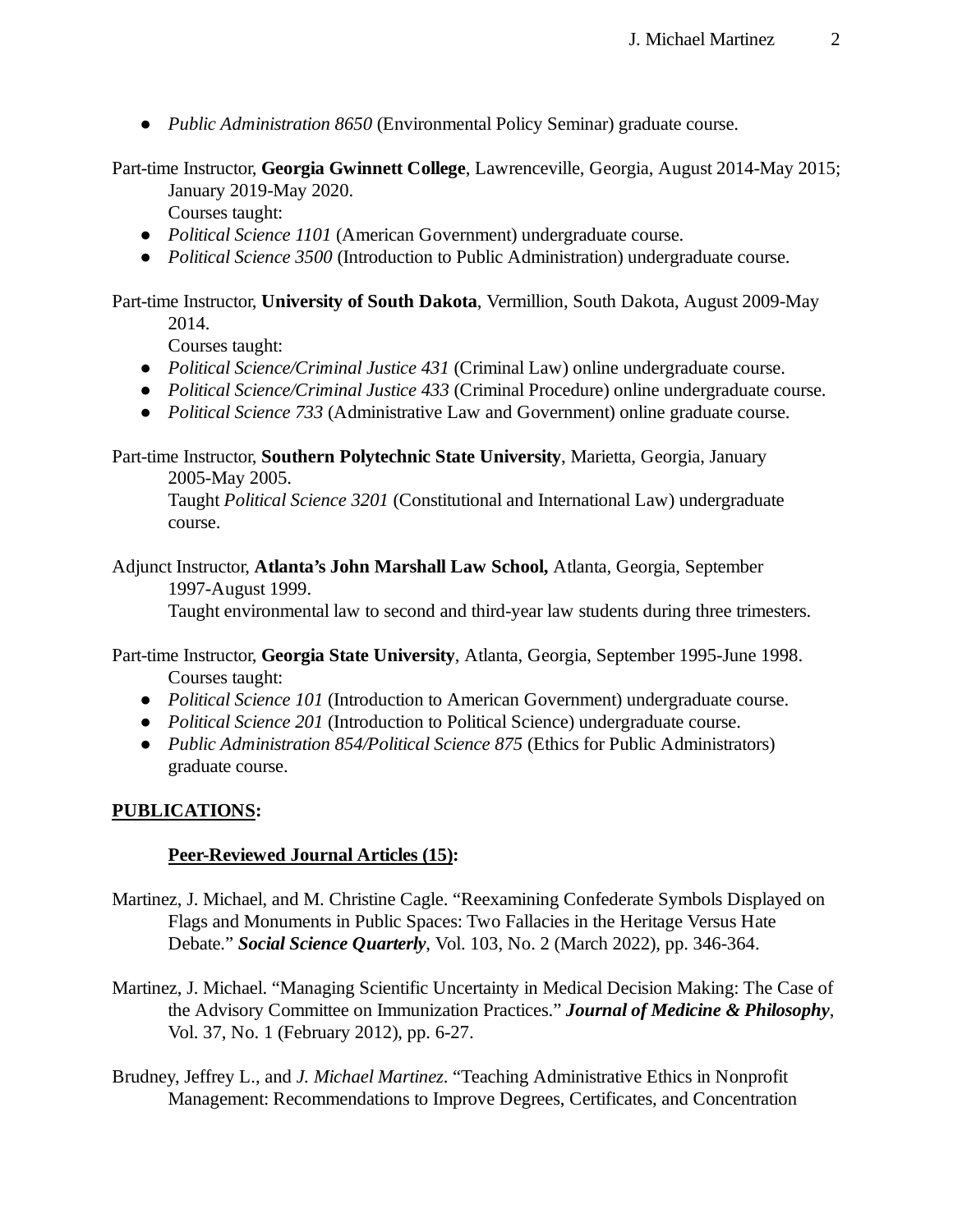Programs." *Journal of Public Affairs Education*, Vol. 16, No. 2 (Spring 2010), pp. 181-206.

- Martinez, J. Michael. "The *Luevano* Consent Decree and Public Personnel Reform." *Public Personnel Management*, Vol. 37, No. 3 (Fall 2008), pp. 327-338.
- Martinez, J. Michael. "The Georgia Confederate Flag Dispute." *The Georgia Historical Quarterly*, Vol. 92, No. 2 (Summer 2008), pp. 200-228. A response to a letter to the editor can be found in: "Communications." *The Georgia Historical Quarterly*, Vol. 92, No. 4 (Winter 2008), pp. 570-576.
- Martinez, J. Michael. "Jeffersonian and Hamiltonian Views of Nature in the Early American Republic." *Politics & Policy*, Vol. 33, No. 3 (September 2005), pp. 522-552.
- Cagle, M. Christine, and *J. Michael Martinez*. "Have Gun, Will Travel: The Dispute Between the Centers for Disease Control and Prevention and the National Rifle Association on Firearm Violence as a Public Health Problem." *Politics & Policy*, Vol. 32, No. 2 (June 2004), pp. 278-310.
- Martinez, J. Michael. "Liability and Volunteer Organizations: A Survey of the Law." *Nonprofit Management & Leadership*, Vol. 14, No. 2 (Winter 2003), pp. 151-169.
- Martinez, J. Michael. "The Carter Administration and the Evolution of American Nuclear Non-Proliferation Policy, 1977-1981." *Journal of Policy History*, Vol. 14, No. 3 (Summer 2002), pp. 261-292.
- Martinez, J. Michael, and William D. Richardson. "*The Federalist Papers* and Legal Interpretation." *South Dakota Law Review*, Vol. 45, No. 2 (Summer 2000), pp. 307-333.
- Thrower, Alex W., and *J. Michael Martinez*. "Reconciling Anthropocentrism and Biocentrism Through Adaptive Management: The Case of the Waste Isolation Pilot Plant and Public Risk Perception." *The Journal of Environment & Development*, Vol. 9, No. 1 (March 2000), pp. 68-97.
- Thrower, Alex W., and *J. Michael Martinez*. "Hazardous Materials Transportation in an Age of Devolution." *The American Review of Public Administration*, Vol. 29, No. 2 (June 1999), pp. 167-189.
	- *Abstracted in: Peace Research Abstracts Journal*, Vol. 36, No. 5 (October 1999), p. 641.
- Cagle, M. Christine, *J. Michael Martinez*, and William D. Richardson. "Privatizing Professional Licensing Boards: Self-Governance or Self-Interest?" *Administration & Society*, Vol. 30, No. 6 (January 1999), pp. 734-770.
	- *Revised and reprinted as:* Richardson, William D., M. Christine Cagle, and *J. Michael Martinez*. "Professional Licensing." In *Governing America: Major Decisions of Federal, State, and Local Governments from 1789 to the Present*. Edited by Paul J. Quirk and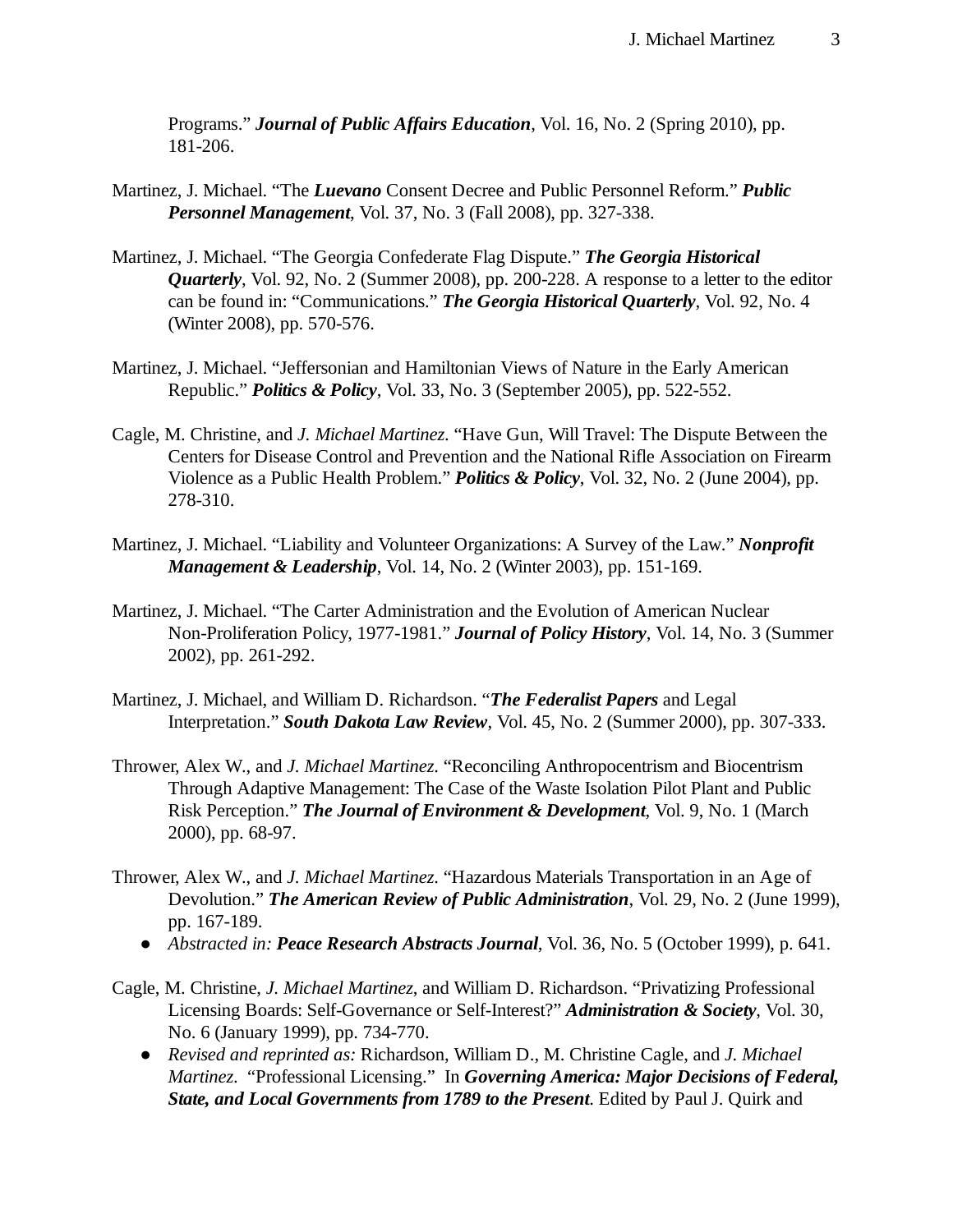William Cunion. New York: Facts on File, Inc., an Imprint of Infobase Learning, 2011, pp. 99-108.

- Martinez, J. Michael. "Law Versus Ethics: Reconciling Two Concepts of Public Service Ethics." *Administration & Society*, Vol. 29, No. 6 (January 1998), pp. 690-722.
	- *Reprinted in: Ethics and Character: The Pursuit of Democratic Virtues*. Edited by William D. Richardson, *J. Michael Martinez*, and Kerry R. Stewart. Durham, NC: Carolina Academic Press, 1998, pp. 107-139.
- Martinez, J. Michael. "State Displays of Confederate Symbols: Legal Challenges and the Political Question Doctrine." *Southeastern Political Review,* Vol. 25, No. 1 (March 1997), pp. 163-180.
	- *Revised and reprinted as:* "Confederate Symbols, the Courts, and the Political Question Doctrine." In *Confederate Symbols in the Contemporary South*. Edited by J. Michael Martinez, William D. Richardson, and Ron McNinch-Su. Gainesville, FL: The University Press of Florida, 2000, pp. 224-239.

## **Books Written (16):**

- Martinez, J. Michael. *Libertines: Political Sex Scandals in American History from Alexander Hamilton to Donald Trump*. Lanham, MD: Rowman & Littlefield, 2022.
- Martinez, J. Michael. *Congressional Pathfinders: First Members of Congress and How They Shaped American History*. Lanham, MD: Lexington Books, an imprint of Rowman & Littlefield, 2021.
- Martinez, J. Michael. *Congressional Giants: Influential Leaders of Congress and How They Shaped American History*. Lanham, MD: Lexington Books, an imprint of Rowman & Littlefield, 2020.
- Martinez, J. Michael. *Congressional Lions: Trailblazing Members of Congress and How They Shaped American History*. Lanham, MD: Lexington Books, an imprint of Rowman & Littlefield, 2019.
	- *Reviewed in*: *Choice*, Vol. 57, No. 9 (May 2020), pp. 1021-1022.
- Martinez, J. Michael. *Political Assassinations and Attempts in U.S. History: The Lasting Effects of Gun Violence Against American Political Leaders*. New York: Carrel Books, an imprint of Skyhorse Publishing, 2017.
	- A selection of the History Book Club, the Military Book Club, the Literary Guild Book Club, and the Library of Science Book Club, November 2017.
	- *Reviewed in: Journal of Strategic Security*, Vol. 11, No. 1 (Spring 2018), pp. 72-75.
- Martinez, J. Michael. *Environmental Sustainability and American Public Administration: Past, Present, and Future*. Lanham, MD: Lexington Books, an imprint of Rowman & Littlefield, 2016.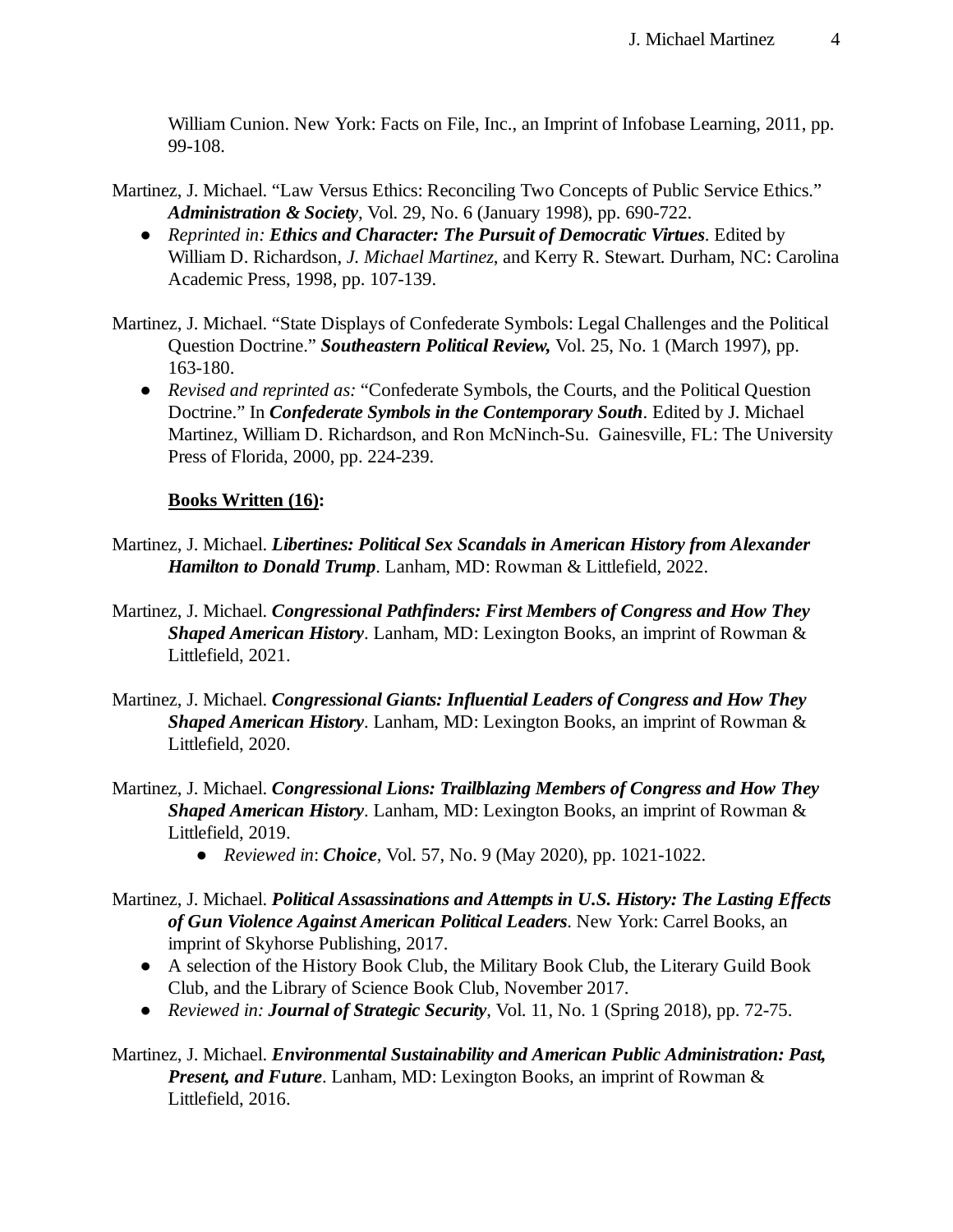● *Reviewed in*: *Choice*, Vol. 54, No. 10 (June 2017), p. 1568.

Martinez, J. Michael. *A Long Dark Night: Race in America from Jim Crow to World War II*. Lanham, MD: Rowman & Littlefield, 2016.

- *Reviewed in: Publishers Weekly* (May 2, 2016), URL: Http://www.publishersweekly. com/978-1-4422-5994-2.
- *Reviewed in: The Journal of Southern History*, Vol. 83, No. 2 (May 2017), pp. 463-464.
- *Reviewed in: The Journal of American History*, Vol. 104, No. 3 (December 2017), pp. 794-795.
- *Reviewed in*: *The Journal of African American History*, Vol. 104, No. 4 (Fall 2019), p. 693.
- Martinez, J. Michael. *The Safety of the Kingdom: Government Responses to Subversive Threats*. New York: Carrel Books, an imprint of Skyhorse Publishing, 2015.

Martinez, J. Michael. *The Greatest Criminal Cases: Changing the Course of American Law*. Santa Barbara, CA: Praeger Publishers, an imprint of ABC-CLIO, 2014.

Martinez, J. Michael. *American Environmentalism: Philosophy, History, and Public Policy*. Boca Raton, FL: CRC Press, an imprint of Taylor & Francis, 2014.

● *Reviewed in Integrated Environmental Assessment and Management*, Vol. 10, No. 4 (September 2014), p. 605.

Martinez, J. Michael. *Terrorist Attacks on American Soil: From the Civil War Era to the Present*. Lanham, MD: Rowman & Littlefield, 2012.

- *Reviewed in: Library Journal*, Vol. 138, No. 1 (January 2013), p. 97.
- *Reviewed in: Choice*, Vol. 50, No. 9 (May 2013), p. 1700.

Martinez, J. Michael. *Coming For to Carry Me Home: Race in America from Abolitionism to Jim Crow*. The American Crisis Series: Books on the Civil War Era. Edited by Steven E. Woodworth. Lanham, MD: Rowman & Littlefield, 2012.

- *Reviewed in: Michigan Citizen*, Vol. 34, No. 9 (January 8, 2012), p. A9.
- *Reviewed in: Booklist*, Vol. 108, No. 11 (February 1, 2012), p. 21.
- *Reviewed in: Civil War Book Review Online* (May 24, 2012), URL: Http://www.cwbr.com.
- *Reviewed in: The Journal of Southern History*, Vol. 79, No. 2 (May 2013), pp. 479-480.
- *Reviewed in*: *The American Interest*, Vol. 9, No. 2 (November/December 2013), pp. 74-81.
- *Reviewed in: The Journal of African American History*, Vol. 99, No. 3 (Summer 2014), pp. 305-307.
- *Reviewed in: The Historian*, Vol. 77, No. 1 (Spring 2015), pp. 130-131.

Martinez, J. Michael. *Public Administration Ethics for the Twenty-first Century*. Santa Barbara, CA: Praeger Publishers, an imprint of ABC-CLIO, 2009.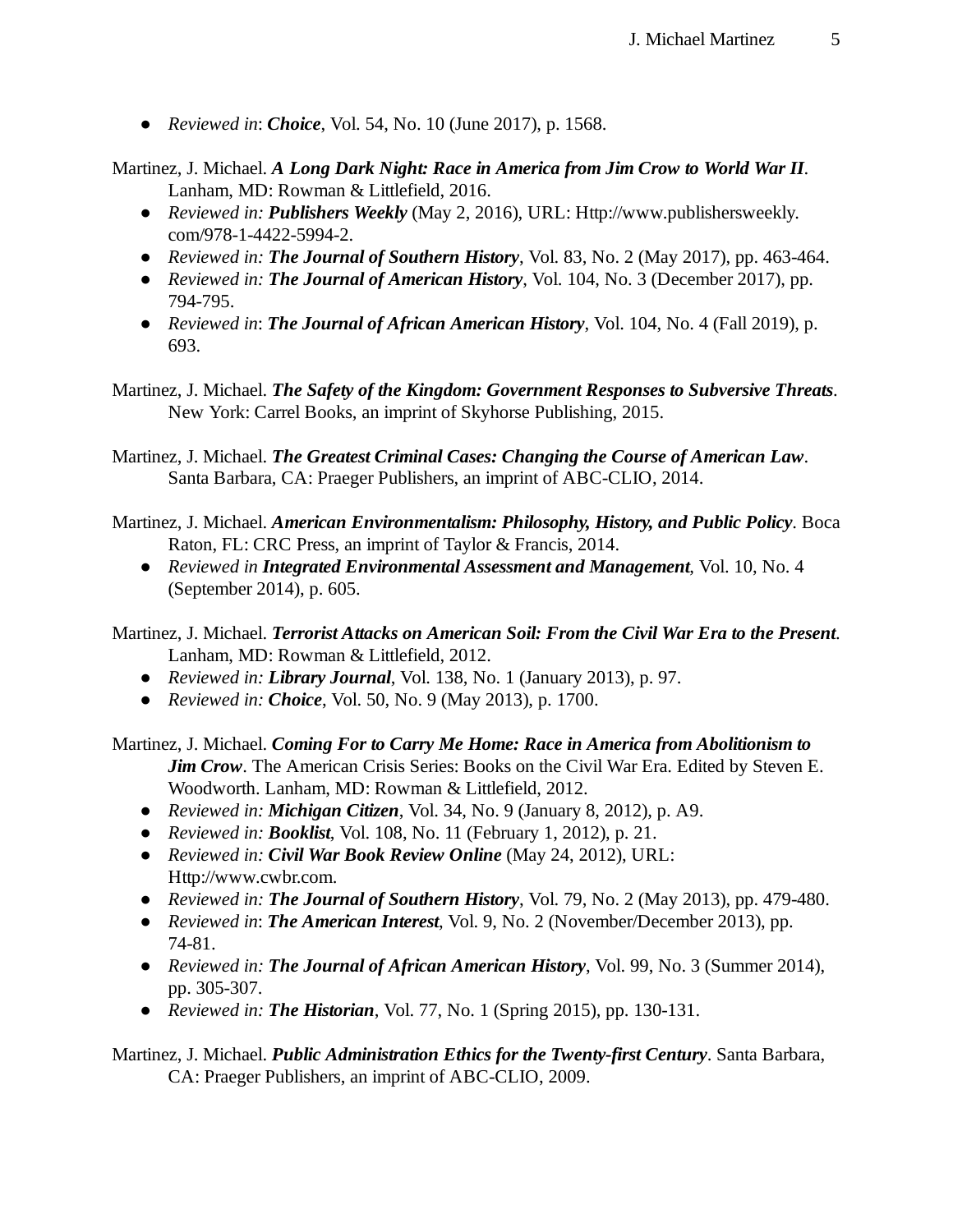Martinez, J. Michael, and William D. Richardson. *Administrative Ethics in the Twenty-first Century*. Teaching Texts in Law & Politics Series. Vol. 28. Edited by David A. Schultz. New York: Peter Lang USA, 2008.

● *Reviewed in: Governance*, Vol. 22, No. 4 (October 2009), pp. 747-750.

Martinez, J. Michael. *Carpetbaggers, Cavalry, and the Ku Klux Klan: Exposing the Invisible Empire During Reconstruction*. The American Crisis Series: Books on the Civil War Era. Edited by Steven E. Woodworth. Lanham, MD: Rowman & Littlefield, 2007.

- *Reviewed in: Choice*, Vol. 44, No. 12 (August 2007), p. 2165.
- *Reviewed in: Indiana Magazine of History*, Vol. 103, No. 4 (December 2007), p. 462.
- *Reviewed in: Civil War History*, Vol. 55, No. 3 (September 2009), pp. 394-396.
- Martinez, J. Michael. *Life and Death in Civil War Prisons: The Parallel Torments of Corporal John Wesley Minnich, C.S.A. and Sergeant Warren Lee Goss, U.S.A.* Nashville, TN: Rutledge Hill Press, 2004.
	- A selection of the History Book Club, June 2004.
	- *Reviewed in: Foreign Affairs*, Vol. 83, No. 6 (November/December 2004), p. 150.
	- *Reviewed in: Blue & Gray*, Vol. 22, No. 2 (Spring 2005), pp. 29-30.
	- *Reviewed in: The Journal of American History*, Vol. 92, No. 2 (September 2005), p. 616.

### **Book Chapters (14):**

Martinez, James Michael. "Packaging Legislation and Unintended Consequences: A Case Study on the Necessity of Life Cycle Management."In *Towards Life Cycle Sustainability Management*. Edited by Matthias Finkbeiner. London and New New York: Springer, 2011, pp. 371-380.

- Martinez, J. Michael. "Legal Arguments in Favor of the Death Penalty." In *The Leviathan's Choice: Capital Punishment in the Twenty-First Century*. Edited by J. Michael Martinez, William D. Richardson, and D. Brandon Hornsby. Lanham, MD: Rowman & Littlefield, 2002, pp. 249-270.
- Martinez, J. Michael. "'Freakishly Imposed' or 'Fundamentally Fair'? Legal Arguments Against the Death Penalty." In *The Leviathan's Choice: Capital Punishment in the Twenty-First Century*. Edited by J. Michael Martinez, William D. Richardson, and D. Brandon Hornsby. Lanham, MD: Rowman & Littlefield, 2002, pp. 227-247.
- Martinez, J. Michael. "'The Executioner's Face is Always Well Hidden': Social Science Arguments Against Capital Punishment." In *The Leviathan's Choice: Capital Punishment in the Twenty-First Century*. Edited by J. Michael Martinez, William D. Richardson, and D. Brandon Hornsby. Lanham, MD: Rowman & Littlefield, 2002, pp. 195-210.
- Cagle, M. Christine, and *J. Michael Martinez*. "Social Science Data and the Death Penalty: Understanding the Debate over 'A Broken System.'" In *The Leviathan's Choice: Capital*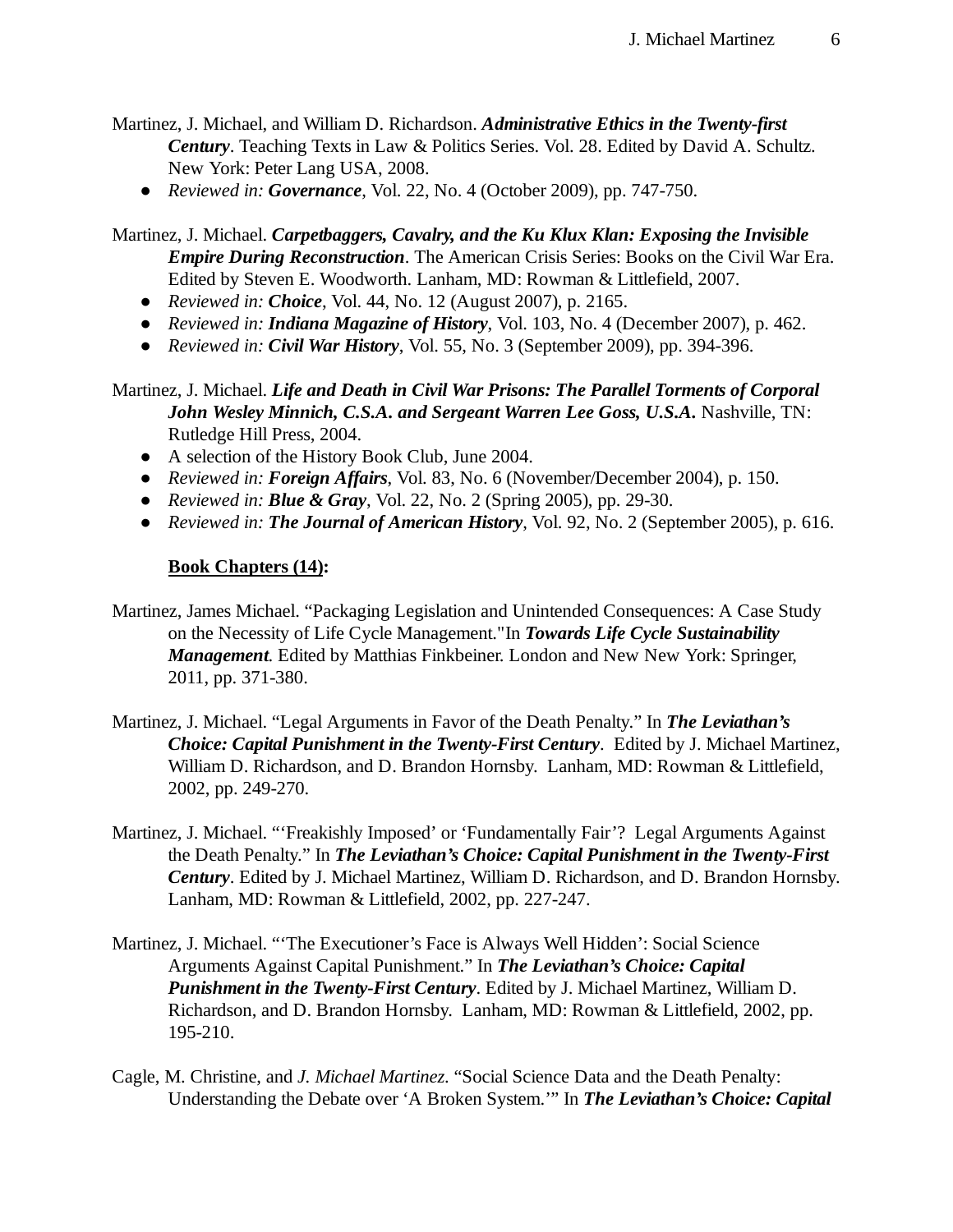*Punishment in the Twenty-First Century*. Edited by J. Michael Martinez, William D. Richardson, and D. Brandon Hornsby. Lanham, MD: Rowman & Littlefield, 2002, pp. 141-157.

- Martinez, J. Michael. "'Woe to the Hand That Shed This Costly Blood': Philosophical Arguments Against the Death Penalty." In *The Leviathan's Choice: Capital Punishment in the Twenty-First Century*. Edited by J. Michael Martinez, William D. Richardson, and D. Brandon Hornsby. Lanham, MD: Rowman & Littlefield, 2002, pp. 41-66.
- Martinez, J. Michael, William D. Richardson, and Cheryl A. Brown. "Low Deeds and High Goods: Philosophical Foundations of the Death Penalty in the American Regime." In *The Leviathan's Choice: Capital Punishment in the Twenty-First Century*. Edited by J. Michael Martinez, William D. Richardson, and D. Brandon Hornsby. Lanham, MD: Rowman & Littlefield, 2002, pp. 3-18.
- Martinez, J. Michael, William D. Richardson, and D. Brandon Hornsby. "Introduction: Perspectives on the Death Penalty." In *The Leviathan's Choice: Capital Punishment in the Twenty-First Century*. Edited by J. Michael Martinez, William D. Richardson, and D. Brandon Hornsby. Lanham, MD: Rowman & Littlefield, 2002, pp. xi-xxvi.
- McNinch-Su, Ron, William D. Richardson, and *J. Michael Martinez*. "Traditionalists Versus Reconstructionists: The Case of the Georgia State Flag, Part One." In *Confederate Symbols in the Contemporary South*. Edited by J. Michael Martinez, William D. Richardson, and Ron McNinch-Su. Gainesville, FL: The University Press of Florida, 2000, pp. 303-321.
- Martinez, J. Michael. "Traditionalist Perspectives on Confederate Symbols." In *Confederate Symbols in the Contemporary South*. Edited by J. Michael Martinez, William D. Richardson, and Ron McNinch-Su. Gainesville, FL: The University Press of Florida, 2000, pp. 243-280.
- Martinez, J. Michael, and Robert M. Harris. "Graves, Worms, and Epitaphs: Confederate Monuments in the Southern Landscape." In *Confederate Symbols in the Contemporary South*. Edited by J. Michael Martinez, William D. Richardson, and Ron McNinch-Su. Gainesville, FL: The University Press of Florida, 2000, pp. 130-192.
- Martinez, J. Michael, and William D. Richardson. "Introduction: Understanding the Debate Over Confederate Symbols." In *Confederate Symbols in the Contemporary South*. Edited by J. Michael Martinez, William D. Richardson, and Ron McNinch-Su. Gainesville, FL: The University Press of Florida, 2000, pp. 1-22.
- Martinez, J. Michael, and Kerry R. Stewart. "Ethics, Virtue, and Character Development." In *Ethics and Character: The Pursuit of Democratic Virtues*. Edited by William D. Richardson, J. Michael Martinez, and Kerry R. Stewart. Durham, NC: Carolina Academic Press, 1998, pp. 19-45.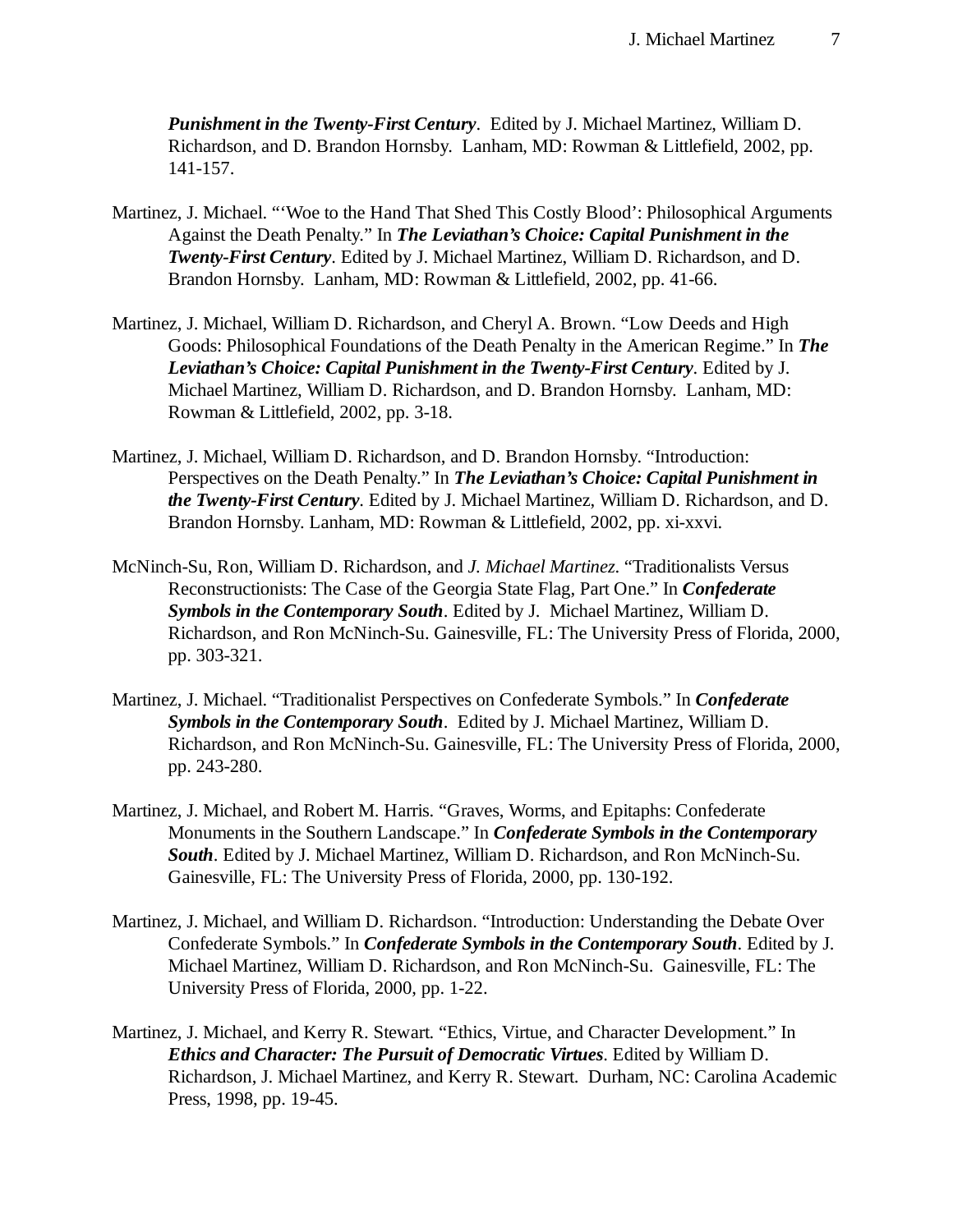Richardson, William D., and *J. Michael Martinez*. "Introduction." In *Ethics and Character: The Pursuit of Democratic Virtues*. Edited by William D. Richardson, J. Michael Martinez, and Kerry R. Stewart. Durham, NC: Carolina Academic Press, 1998, pp. 5-17.

### **Co-Edited Books (3):**

Martinez, J. Michael, William D. Richardson, and D. Brandon Hornsby, Editors. *The Leviathan's Choice: Capital Punishment in the Twenty-First Century*. Lanham, MD: Rowman & Littlefield, 2002.

- Choice Outstanding Academic Title 2003.
- *Reviewed in: Choice*, Vol. 40, No. 8 (April 2003), p. 1403.
- *Reviewed in: Contemporary Sociology*, Vol. 32, No. 6 (November 2003), pp. 758-759.
- *Reviewed in: Sociological Spectrum*, Vol. 24, No. 6 (November/December 2004), pp. 705-712.

Martinez, J. Michael, William D. Richardson, and Ron McNinch-Su, Editors. *Confederate Symbols in the Contemporary South*. Gainesville, FL: The University Press of Florida, 2000.

- *Reviewed in: Library Journal*, Vol. 125, No. 12 (July 2000), p. 114.
- *Reviewed in: Tennessee Historical Quarterly*, Vol. 59, No. 4 (Winter 2000), p. 313.
- *Reviewed in: Georgia Historical Quarterly*, Vol. 84, No. 3 (September 2000), pp. 547-549.
- *Reviewed in: H-Net Reviews in the Humanities & Social Sciences* (December 2000), n.p.
- *Reviewed in: The Washington Post*, April 1, 2001, p. T10.
- *Reviewed in: Blue & Gray,* Vol. 18, No. 4 (April 2001), p. 34.
- *Reviewed in: Civil War History,* Vol. 47, No. 2 (June 2001), pp. 167-168.
- *Reviewed in: Journal of Southern History*, Vol. 68, No. 1 (February 2002), pp. 234-236.
- *Reviewed in: Louisiana History: The Journal of the Louisiana Historical Association*, Vol. 43, No. 2 (Spring 2002), pp. 236-238.
- *Reviewed in: The Florida Historical Quarterly*, Vol. 80, No. 4 (Spring 2002), pp. 565-566.
- *Reviewed in: Southwestern Historical Quarterly*, Vol. 106, No. 2 (October 2002), pp. 321-323.
- *Reviewed in: Law & History Review*, Vol. 21, No. 2 (Summer 2003), pp. 423-424.
- *Reviewed in: High School Journal*, Vol. 87, No. 2 (December 2003/January 2004), pp. 56-66.
- Interviewed about the book on a National Public Radio segment of "The Tavis Smiley Show," June 5, 2002.

Richardson, William D., *J. Michael Martinez*, and Kerry R. Stewart, Editors. *Ethics and Character: The Pursuit of Democratic Virtues*. Durham, NC: Carolina Academic Press, 1998.

● *Reviewed in: Journal of Politics*, Vol. 62, No. 2 (May 2000), pp. 597-599.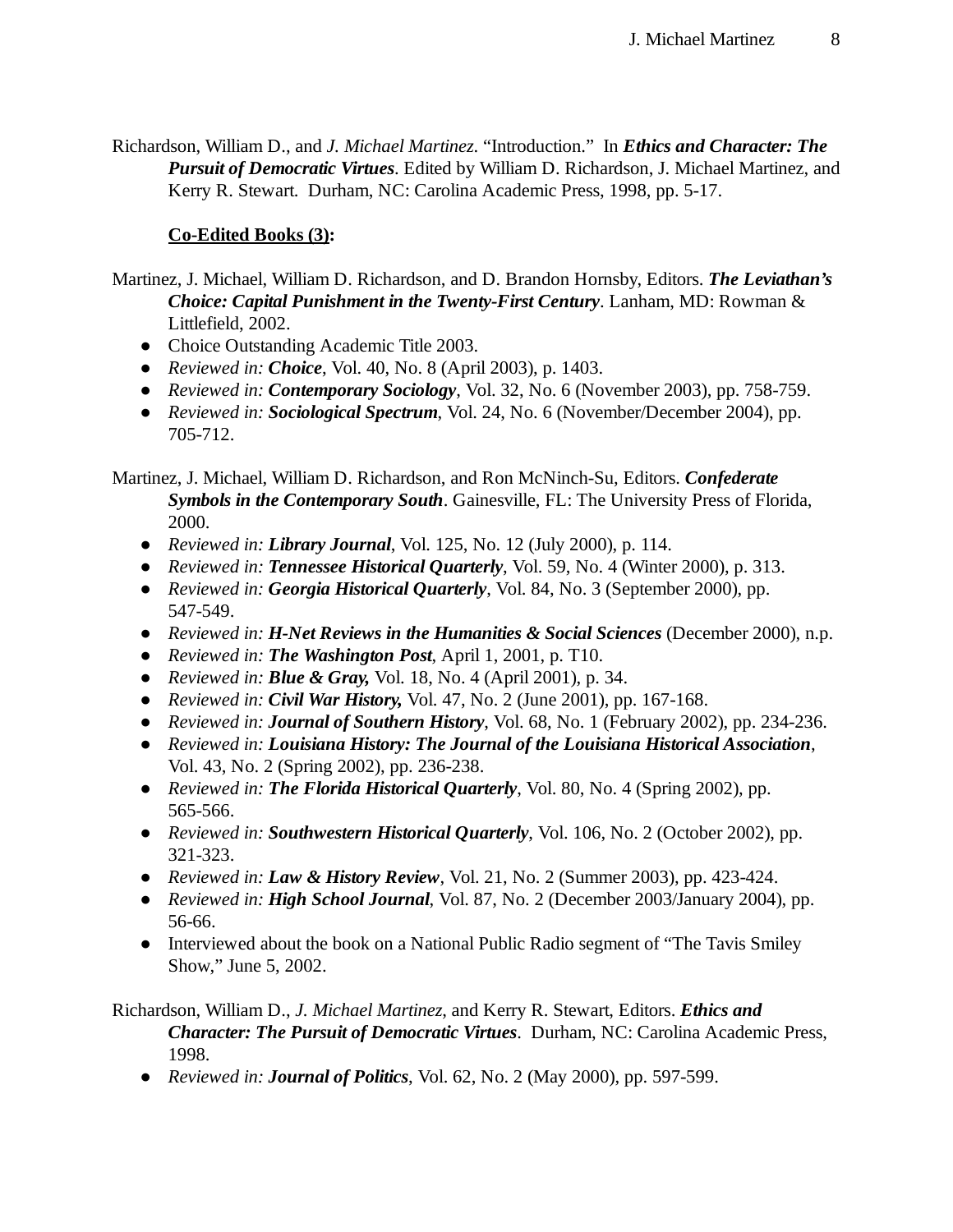#### **Non-Peer-Reviewed Articles (4):**

- Martinez, J. Michael. "Faces of the Florence Stockade." *Blue & Gray*, Vol. 26, No. 5 (Winter 2010), pp. 38-44.
- Martinez, J. Michael. "An Officer of Great Intelligence: Lewis Merrill—The Man Who Exposed the Ku Klux Klan." *North & South*, Vol. 10, No. 3 (October 2007), pp. 70-79.
- Martinez, J. Michael. "The Florence Stockade in South Carolina." *Blue & Gray*, Vol. 22, No. 1 (Winter 2005), pp. 24-28.
- Martinez, J. Michael. "'By No Means a Bed of Roses': The Florence Stockade, 1864-65." *Carologue: A Publication of the South Carolina Historical Society*, Vol. 17, No. 4 (Winter 2001), pp. 10-17.

#### **Book Reviews (25):**

- "*The Lost Indictment of Robert E. Lee: The Forgotten Case Against an American Icon*, by John Reeves." *The Journal of American History*, Vol. 107, No. 3 (December 2020), pp. 754-755.
- "*Unredeemed Land: An Environmental History of Civil War and Emancipation in the Cotton South*, by Erin Stewart Mauldin." *The American Historian* (September 2019). URL: https://www.oah.org/tah/issues/2019/environmental-history/reviews/.
- "*Free the Beaches: The Story of Ned Coll and the Battle for America's Most Exclusive Shoreline*, by Andrew W. Kahrl." *The Journal of American History*, Vol. 106, No. 2 (September 2019), p. 533.
- "*Searching for Freedom after the Civil War: Klansman, Carpetbagger, Scalawag, and Freedman*, by G. Ward Hubbs." *The Journal of American History*, Vol. 103, No. 1 (June 2016), pp. 200-201.
- "*The Age of Lincoln and the Art of American Power, 1848-1876*, by William Nester." *Blue & Gray*, Vol. 32, No. 2 (Spring 2016), p. 37.
- "*With Malice Toward Some: Treason and Loyalty in the Civil War Era*, by William A. Blair." *Blue & Gray*, Vol. 31, No. 6 (Fall 2015), pp. 33, 37.
- "*James J. Kilpatrick: Salesman for Segregation*, by William P. Hustwit." *The Historian*, Vol. 76, No. 4 (Winter 2014), pp. 818-819.
- "*Freedom National: The Destruction of Slavery in the United States*, by James Oakes." *Blue & Gray*, Vol. 31, No. 1 (Fall 2014), p. 37.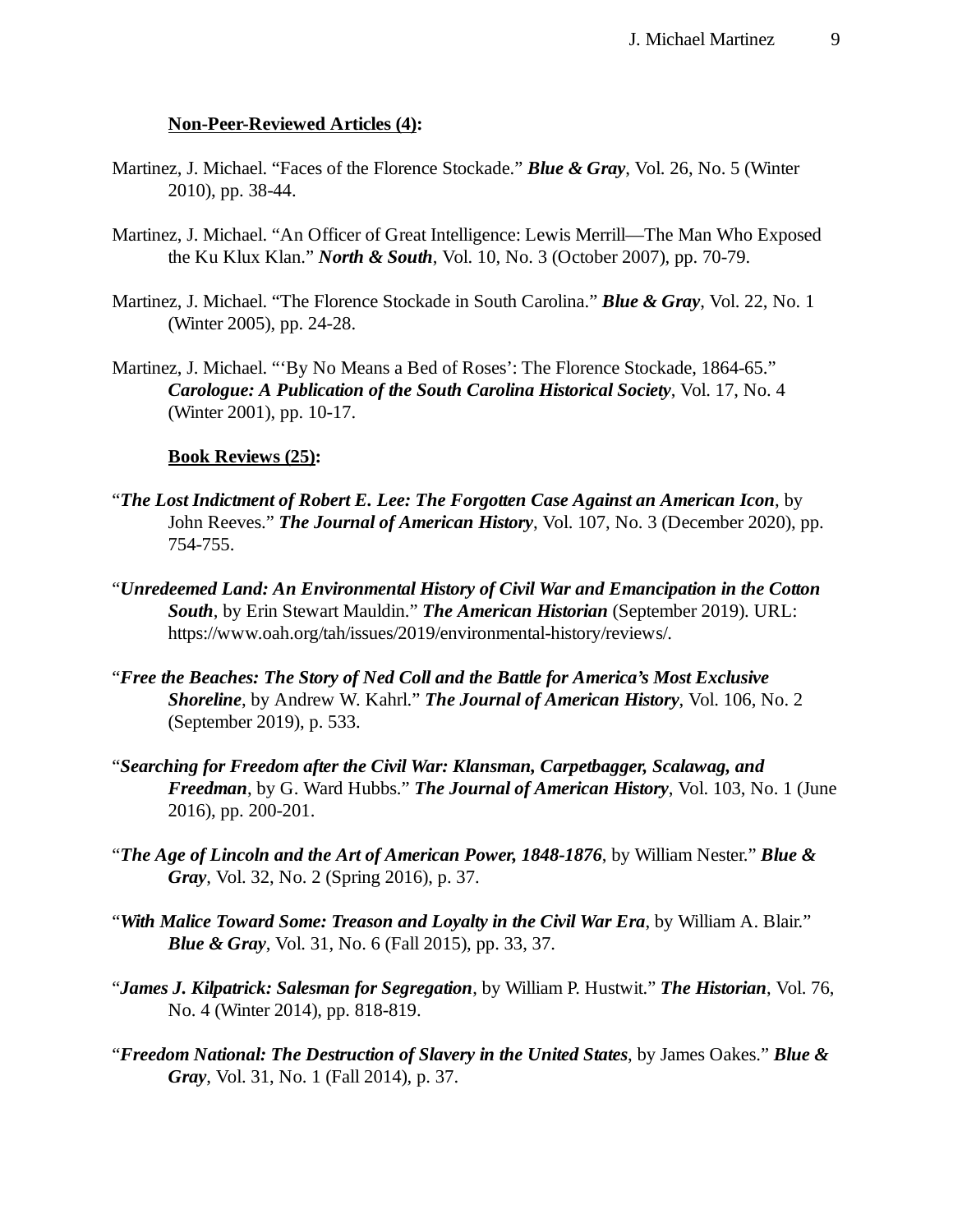- "*Lincoln's Hundred Days: The Emancipation Proclamation and the War for the Union*, by Louis P. Masur." *Blue & Gray*, Vol. 30, No. 5 (Spring 2014), p. 38.
- "*America's Greatest Debate: Henry Clay, Stephen A. Douglas, and the Compromise That Preserved the Union*, by Fergus M. Bordewich." *Blue & Gray*, Vol. 30, No. 4 (Special Issue 2014), pp. 39-40.
- "*Lincoln: How Abraham Lincoln Ended Slavery in America*, by Harold Holzer." *Blue & Gray*, Vol. 29, No. 6 (Special Issue 2013), pp. 37-38.
- "*Fateful Lightning: A New History of the Civil War and Reconstruction*, by Allen C. Guelzo." *Blue & Gray*, Vol. 29, No. 6 (Special Issue 2013), pp. 32, 37.
- "*Andrew Johnson's Civil War and Reconstruction*, by Paul H. Bergeron." *The Historian*, Vol. 74, No. 2 (Summer 2012), pp. 339-341.
- "*Haunted by Atrocity: Civil War Prisons in American Memory*, by Benjamin G. Cloyd." *The Journal of American History*, Vol. 98, No. 1 (June 2011), pp. 206-207.
- "*Lincoln President-Elect: Abraham Lincoln and the Great Secession Winter*, by Harold Holzer." *Blue & Gray*, Vol. 27, No. 1 (Summer 2010), p. 37.
- "*God and Gold: Britain, America, and the Making of the Modern World*, by Walter Russell Mead." *Politics & Policy*, Vol. 37, No. 5 (October 2009), pp. 1031-1033.
- "*Reforging the White Republic: Race, Religion, and American Nationalism, 1865-1898*, by Edward J. Blum." *The Historian*, Vol. 70, No. 4 (Winter 2008), pp. 770-771.
- "*Camp Chase and the Evolution of Union Prison Policy*, by Roger Pickenpaugh." *Blue & Gray*, Vol. 24, No. 6 (Spring 2008), p. 37.
- "*The Avenger Takes His Place: Andrew Johnson and the 45 Days That Changed the Nation*, by Howard Means." *Blue & Gray*, Vol. 24, No. 4 (Holiday 2007), pp. 30-31.
- "Review of William Warren Rogers, Jr., *A Scalawag in Georgia: Richard Whiteley and the Politics of Reconstruction*." *H-CivWar, H-Net Reviews* (November 2007). URL: http://www.h-net.org/reviews/showrev.cgi? path=126571196536607.
- "*Redemption: The Last Battle of the Civil War*, by Nicholas Lemann." *Blue & Gray*, Vol. 24, No. 3 (Fall 2007), p. 32.
- "*Ghosts and Shadows of Andersonville: Essays on the Secret Social Histories of America's Deadliest Prison*, by Robert Scott Davis." *The Journal of American History*, Vol. 94, No. 1 (June 2007), pp. 283-284.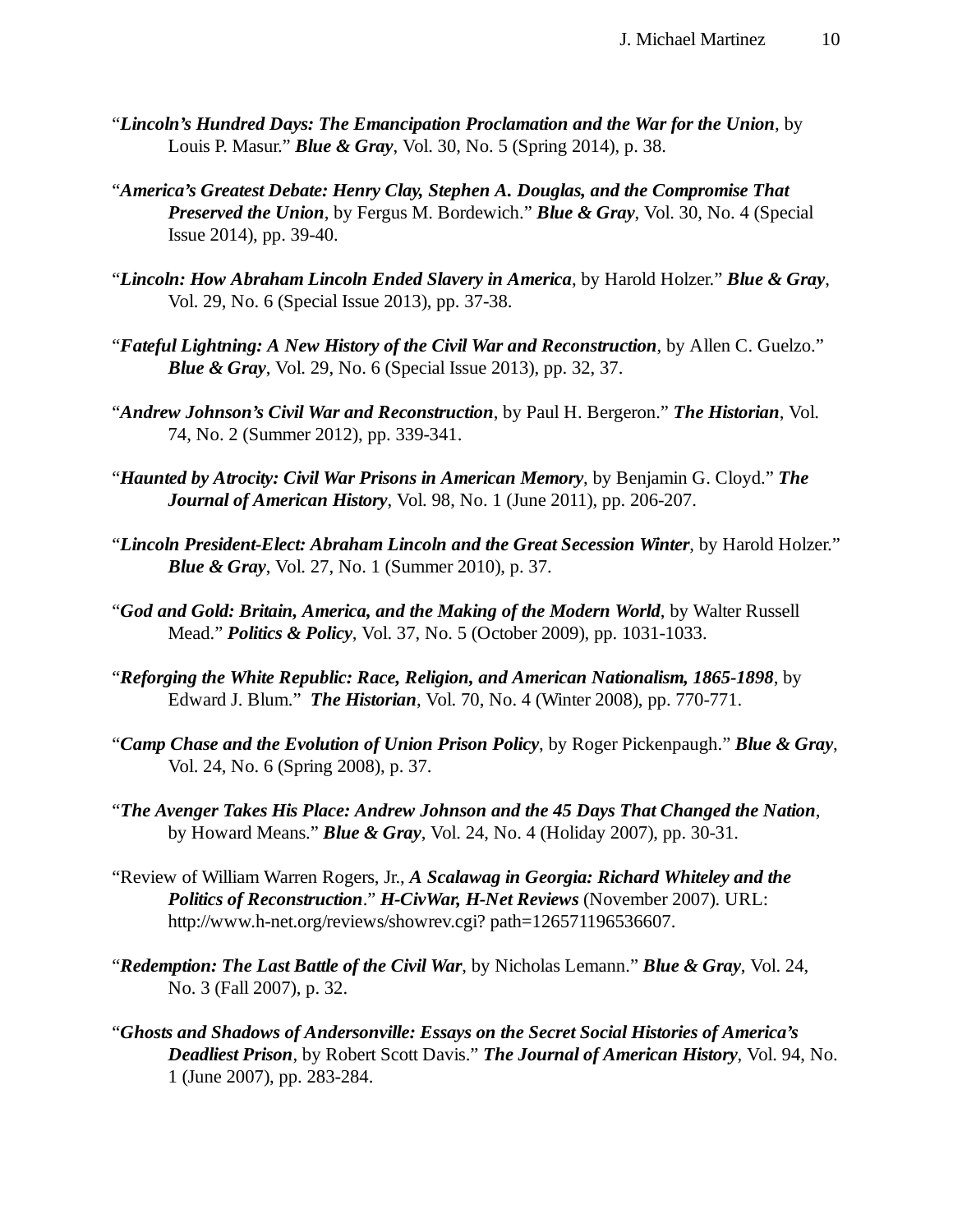- "*The Confederate Battle Flag: America's Most Embattled Emblem*, by John M. Coski." *Blue & Gray*, Vol. 22, No. 3 (Fall 2005), p. 28; *Journal of Politics*, Vol. 67, No. 4 (November 2005), pp. 1301-1302.
- "*Managing Risk in Nonprofit Organizations: A Comprehensive Guide*." *Nonprofit and Voluntary Sector Quarterly*, Vol. 34, No. 2 (June 2005), pp. 287-290.
- "*A Confederate Yankee: The Journal of Edward William Drummond, A Confederate Soldier from Maine*, Edited by Roger S. Durham, and *Yankee Rebel: The Civil War Journal of Edmund DeWitt Patterson*, Edited by John G. Barrett." *Blue & Gray*, Vol. 21, No. 6 (Holiday 2004), p. 29.

### **PRESENTATIONS AND COMMUNITY SERVICE (46):**

- **Kennesaw State University School of Government & International Affairs Brown Bag Research Series**, Kennesaw, Georgia, October 26, 2021. Speaker: "Public Service Exemplars: A Finer Spirit of Hope and Achievement."
- **Seventy-Eighth Annual Meeting of the Midwest Political Science Association,** Virtual Conference, April 15, 2021. Roundtable participant: "Writing and Publishing a Book."
- **William Thomas Overby/Coweta Guards Camp 715, Sons of Confederate Veterans,** Newnan, Georgia, June 25, 2019. Invited speaker: "*Life and Death in Civil War Prisons*: POWs during the Civil War."
- **University of Georgia School of Public & International Affairs, Master of Public Administration Orientation/Socialization Seminar,** Athens, Georgia, August 7, 2018. Invited speaker: "Administrative Ethics."
- **University of Georgia School of Public & International Affairs, Master of Public Administration Orientation/Socialization Seminar,** Athens, Georgia, August 8, 2017. Invited speaker: "Administrative Ethics."
- **National Plastics Exposition 2015,** Orlando, Florida, March 24, 2015. Speaker: "Challenges in Plastics Advocacy: The Postmodern Conundrum."
- **Georgia Recycling Coalition 23rd Annual Meeting,** St. Simons Island, Georgia, August 18, 2014. Speaker: "Corporate Sustainability."
- **Keep Georgia Beautiful 2014 Spring Conference,** Jekyll Island, Georgia, June 3, 2014. Invited speaker: "Understanding Sustainability: *American Environmentalism: Philosophy, History, and Public Policy*." Signed copies of *American Environmentalism: Philosophy, History, and Public Policy* afterward.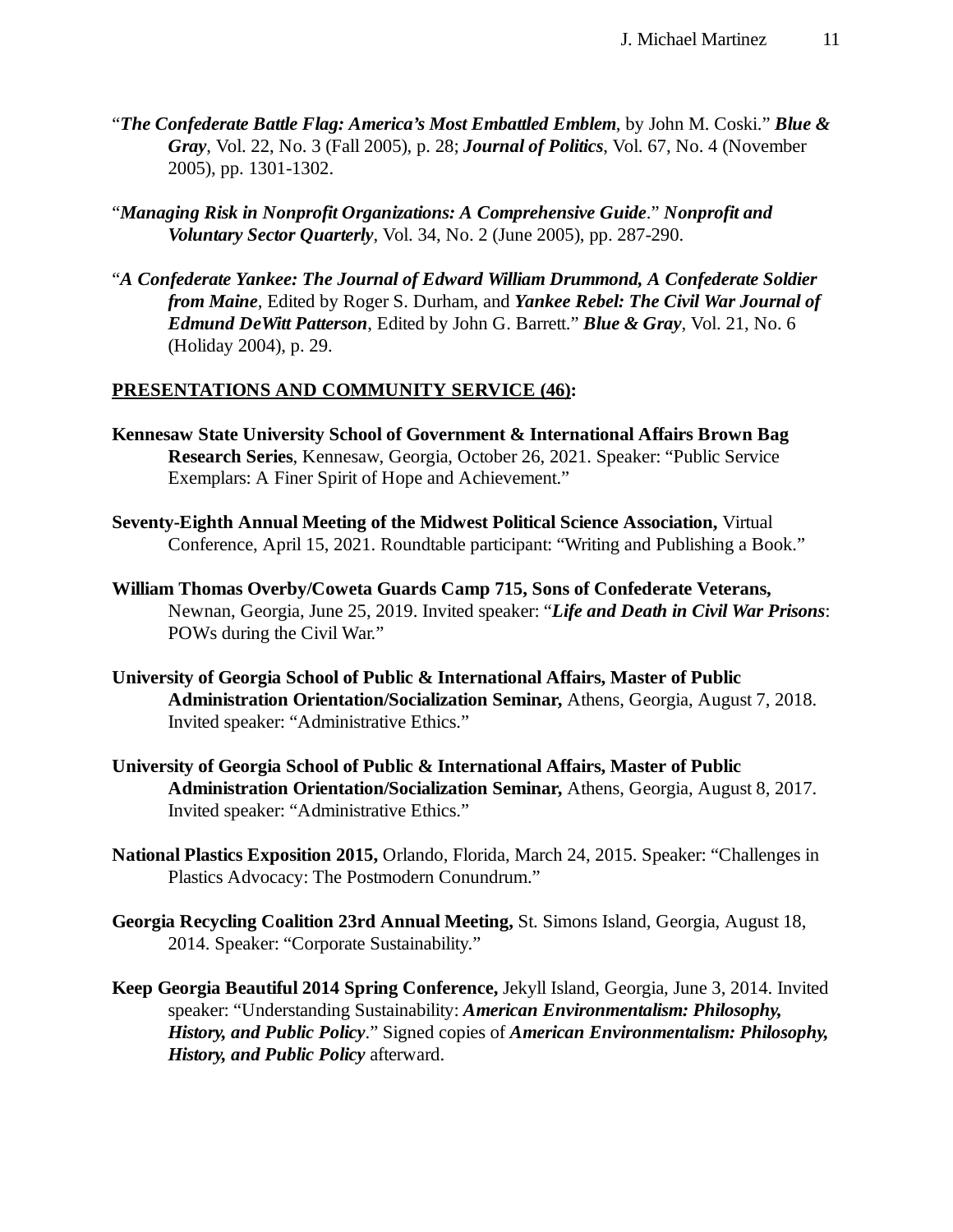- **Georgia Recycling Coalition 22nd Annual Meeting,** St. Simons Island, Georgia, August 19, 2013. Speaker: "The State of the U.S. Environmental Movement: *American Environmentalism: Philosophy, History, and Public Policy*." Sold and signed copies of *American Environmentalism: Philosophy, History, and Public Policy* afterward.
- **National Plastics Exposition 2012,** Orlando, Florida, April 4, 2012. Speaker: "Portland, Oregon, and Polystyrene Foam: Why Sustainability and Product Bans Are Incompatible."
- **Life Cycle Management Conference (LCM) 2011,** Berlin, Germany, August 30, 2011. Paper presentation: "Packaging Legislation and Unintended Consequences: A Case Study on the Necessity of Life Cycle Management."
- **National Plastics Exposition 2009,** Chicago, Illinois, June 25, 2009. Speaker: "Polystyrene Foam and Product Deselection: Case Studies from the Trenches."
- **Northeast Georgia Civil War Roundtable,** Lawrenceville, Georgia, November 2, 2008. Invited speaker: "Confederate Monuments." Signed and sold copies of *Confederate Symbols in the Contemporary South* afterward.
- **Florence County Library Summer Reading Series,** Florence, South Carolina, July 10, 2008. Invited speaker: "Civil War Prisons and the Florence Stockade." Received \$100.00 honorarium and signed copies of *Life and Death in Civil War Prisons* afterward.
- **University Lecture Series, Sponsored by the W.O. Farber Center for Civic Leadership at the University of South Dakota and the Department of Political Science, University of South Dakota,** Vermillion, South Dakota, April 8, 2008. Invited speaker: "Understanding America's First Organized Terrorist Group: How the Ku Klux Klan Arose During Reconstruction and Why It Failed." Received \$1,450.00 honorarium and signed copies of *Carpetbaggers, Cavalry, and the Ku Klux Klan: Exposing the Invisible Empire During Reconstruction* afterward. Broadcast on South Dakota Public Television.
- **Professional Career Development Institute, James Madison High School,** Norcross, Georgia, November 2004-April 2005. Technical Writer: Developed high school civics correspondence course.
- **Southern Polytechnic State University (SPSU) International Studies Global Technology Advisory Board,** Marietta, Georgia, April 2004. Temporary board member: Charged with providing advice on creating a new international studies major for SPSU undergraduate students.
- **Senior University of Greater Atlanta at Mercer University,** Atlanta, Georgia, September 26, 2003. Guest lecturer: "Politics, Policy, and Post-Ideology."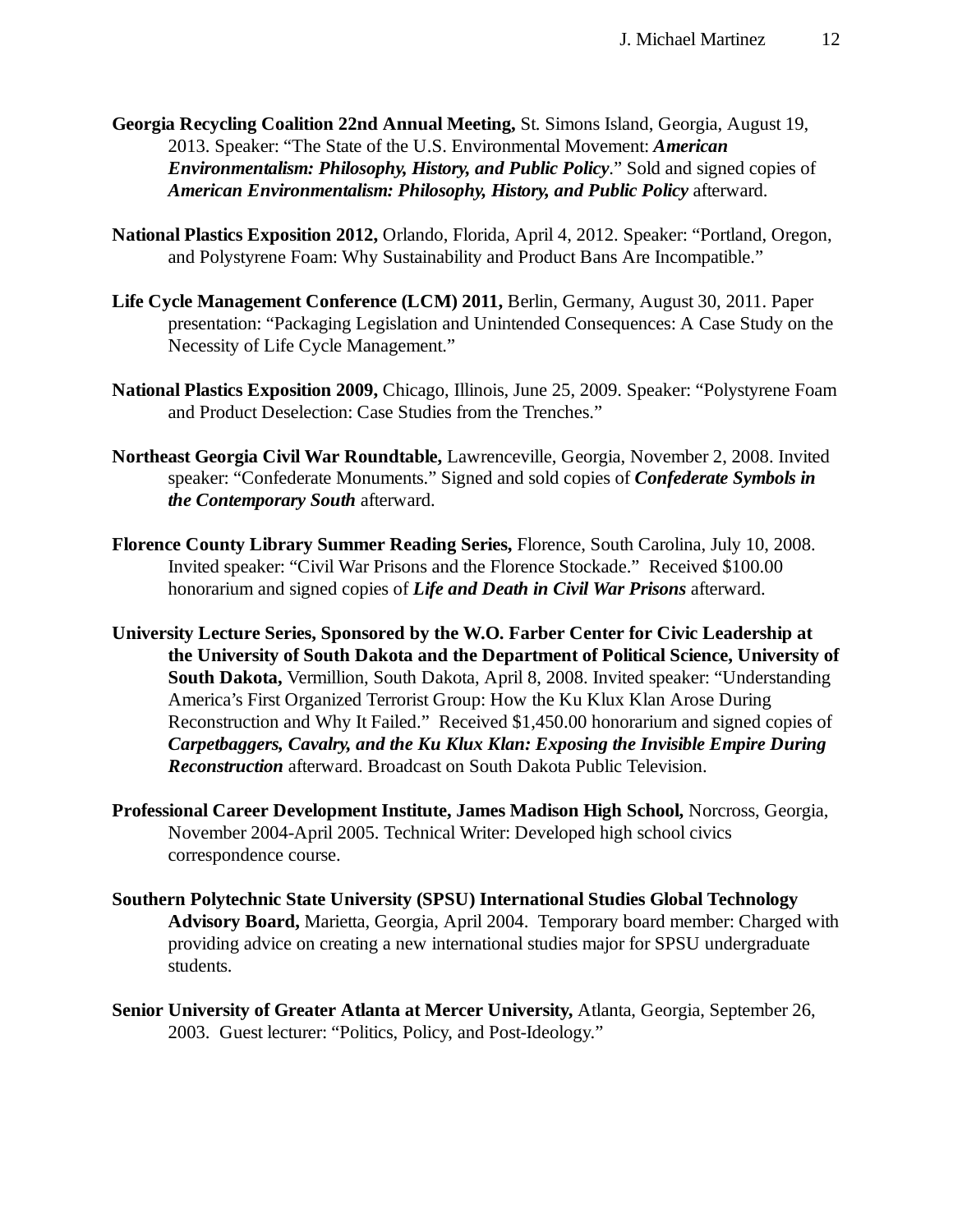- **Hidden Hills Valley Retirement Community: An Outreach Program of Public & International Affairs at the University of Georgia,** Bogart, Georgia, March 11, 2003. Guest lecturer: "Liberty and Equality in Modern America."
- **Seventy-Fourth Annual Meeting of the Southern Political Science Association,** Savannah, Georgia, November 8, 2002. Paper presentation (co-authored and co-presented with M. Christine Cagle): "Have Gun, Will Travel: A Case Study of the Dispute Between the Centers for Disease Control and Prevention and the National Rifle Association on Firearm Violence as a Public Health Problem."
- **Senior University of Greater Atlanta at Mercer University,** Atlanta, Georgia, September 27, 2002. Guest lecturer: "*E Pluribus Unum*: The Continued Relevance of Founding Principles in a Post-September 11th World."
- **The Fourth Annual Skills of Leadership Conference, Sponsored by the Mount Rushmore Institute & The W.O. Farber Center for Civic Leadership, University of South Dakota,** Custer State Park, South Dakota, May 23, 2002. Presented a six-hour seminar: "How to Lobby for an Issue." Received \$1,000.00 honorarium.
- **Senior University of Greater Atlanta at Mercer University,** Atlanta, Georgia, January 11-March 1, 2002. Presented an eight-week course (co-taught with M. Christine Cagle): "American Political Thought."
- **Seventy-Third Annual Meeting of the Southern Political Science Association,** Atlanta, Georgia, November 9, 2001. Paper presentation: "The Carter Administration and the Evolution of American Nuclear Non-Proliferation Policy, 1977-1981."
- **Senior University of Greater Atlanta at Mercer University,** Atlanta, Georgia, October 22, 2001. Guest lecturer: "Liberty and Equality in the American Regime."
- **Emory Senior University,** Atlanta, Georgia, September 25-November 13, 2001. Presented an eight-week course: "Remembering the Civil War: Conflict & Compromise."
- **Georgia Tech Athletic Association,** Atlanta Georgia, September 13-December 11, 2001; January 24-April 29, 2002. Tutored Georgia Tech Athletes enrolled in Political Science 1101.
- **The Fifteenth Annual Deep Delta Civil War Symposium, "Interpreting the Civil War: Historical Accuracy Amid the Challenges of Political Sensitivity," sponsored by the Center for Southeast Louisiana Studies, Southeastern Louisiana University,** Hammond, Louisiana, June 8, 2001. Invited speaker: "Understanding the Debate Over Confederate Symbols: Traditionalists Versus Reconstructionists." Received \$200.00 honorarium.
- **The Third Annual Skills of Leadership Conference, Sponsored by the Mount Rushmore Institute & The W.O. Farber Center for Civic Leadership, University of South**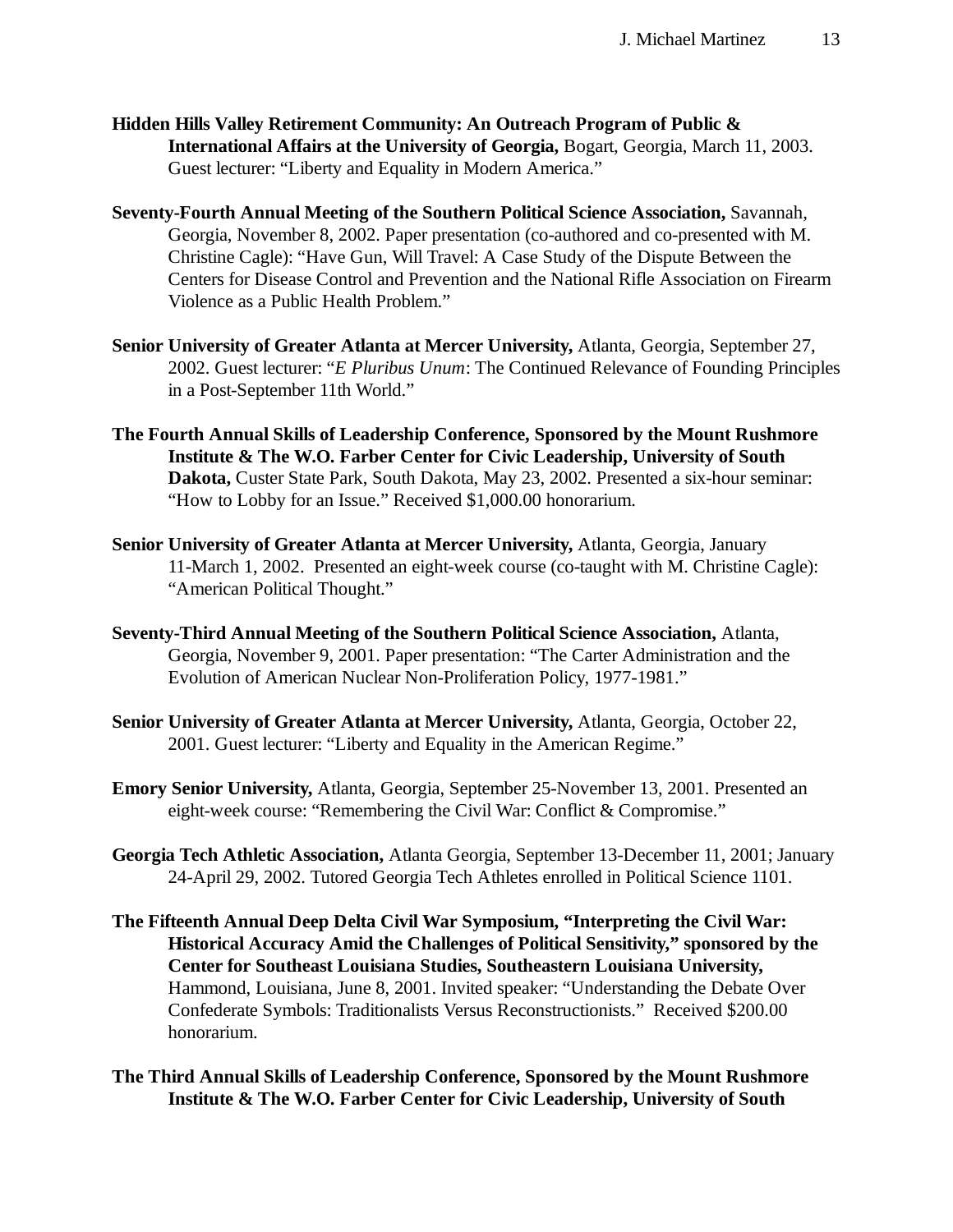**Dakota,** Custer State Park, South Dakota, May 24, 2001. Presented a six-hour seminar: "How to Lobby for an Issue." Received \$1,000.00 honorarium.

- **Senior University of Greater Atlanta at Mercer University,** Atlanta, Georgia, January 8-March 5, 2001. Presented an eight-week course: "Ethical Choices for the New Millennium."
- **Seventy-Second Annual Meeting of the Southern Political Science Association,** Atlanta, Georgia, November 9, 2000. Paper presentation: "Emblems from the Southern Sky: Confederate Symbols and the Traditionalist-Reconstructionist Debate."
- **Emory Senior University,** Atlanta, Georgia, July 11-August 15, 2000. Presented a six-week course: "American Government: The Basics."
- **The Second Annual Skills of Leadership Conference, Sponsored by the Mount Rushmore Institute & The W.O. Farber Center for Civic Leadership, University of South Dakota,** Custer State Park, South Dakota, May 26, 2000. Presented a six-hour seminar: "How to Lobby for an Issue." Received \$1,000.00 honorarium.
- **Senior University of Greater Atlanta at Mercer University,** Atlanta, Georgia, January 10-March 6, 2000. Presented an eight-week course: "Understanding Political Ideologies."
- **Seventy-First Annual Meeting of the Southern Political Science Association,** Savannah, Georgia, November 6, 1999. Paper presentation (co-authored with Alex W. Thrower): "Hazardous Materials Transportation in an Age of Devolution."
- **Spelman College Political Philosophy Class,** Atlanta, Georgia, September 28-29, 1999. Guest lecturer: "Book VII of Plato's *Republic*: The Myth of the Cave."
- **1999 American Political Science Association (APSA) Meeting,** Atlanta, Georgia, September 3, 1999. Discussant: The National Humanities Institute/Intercollegiate Studies Panel, "Leadership and Moral Character."
- **The First Annual Skills of Leadership Conference, Sponsored by the Mount Rushmore Institute & The W.O. Farber Center for Civic Leadership, University of South Dakota,** Rapid City, South Dakota, June 9, 1999. Presented a six-hour seminar: "How to Lobby for an Issue." Received \$800.00 honorarium.
- **Emory Senior University,** Atlanta, Georgia, April 20-June 1, 1999. Presented a seven-week course: "'If Men Were Angels': Conceptual Foundations of the American Republic."
- **Georgia Medical Institute,** Atlanta, Georgia, September 18, 1998. Presented a three-hour in-service training seminar for teachers at proprietary school for phlebotomists and medical assistants: "Effective Faculty Instruction." Received \$300.00 honorarium.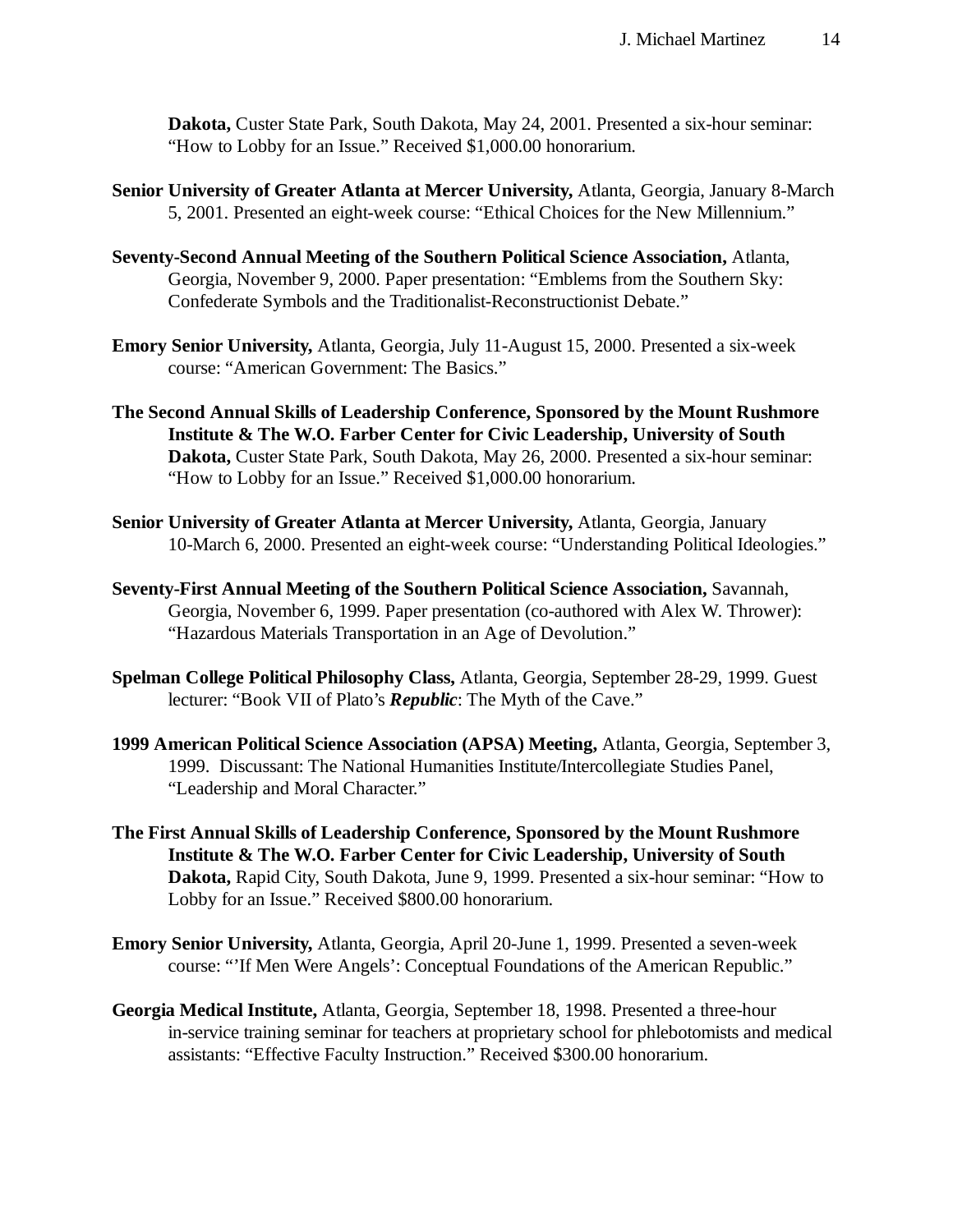- **Bauder College,** Atlanta, Georgia, September 14, 1998. Presented a two-hour in-service training seminar for teachers at proprietary business college: "Improving Faculty Instruction Techniques." Received \$200.00 honorarium.
- **Emory Senior University,** Atlanta, Georgia, June 30-July 28, 1998. Presented a five-week course (co-taught with William D. Richardson)**:** "Men of Granite: Exceptional American Leaders" (Washington, Jefferson, Lincoln and T. Roosevelt).
- **1997 Meeting of the Southeastern Conference for Public Administration (SECOPA),** Knoxville, Tennessee, September 26, 1997. Paper presentation (co-authored and co-presented with M. Christine Cagle and William D. Richardson)**:** "Privatizing Professional Licensing Boards: Self-Governance or Self-Interest?"
- **Sixty-Eighth Annual Meeting of the Southern Political Science Association,** Atlanta, Georgia, November 8, 1996. Paper presentation (co-authored with William D. Richardson): "Positivist Law and Regime Principles: The Case of Civil RICO."
- **1996 Meeting of the Southeastern Conference for Public Administration (SECOPA),** Miami, Florida, October 3, 1996. Paper presentation: "Law Versus Ethics: Reconciling Two Concepts of Public Service Ethics."
- **1996 Georgia Political Science Association Annual Meeting,** Savannah, Georgia, February 23, 1996. Paper presentation: "The Judicial Politics of Confederate Symbols."
- **Sixty-Seventh Annual Meeting of the Southern Political Science Association,** Tampa, Florida, November 2, 1995. Roundtable participant: "Success in Graduate Studies."

## **PEER REVIEWS:**

Ad hoc peer reviewer for:

- *● Congress & The Presidency*
- *● Journal of American History*
- *● Journal of Public Affairs Education*
- *● Nonprofit and Voluntary Sector Quarterly*
- *● American Politics Quarterly*
- *● Southeastern Political Review*
- University of Alabama Press
- University of Kentucky Press

## **RELEVANT PROFESSIONAL EXPERIENCE:**

**Dart Container Corporation,** Monroe, Georgia, June 1992-October 2019

Government Affairs Manager and Assistant General Counsel

● Chief lobbyist and government affairs expert for a Fortune 400 manufacturing company.